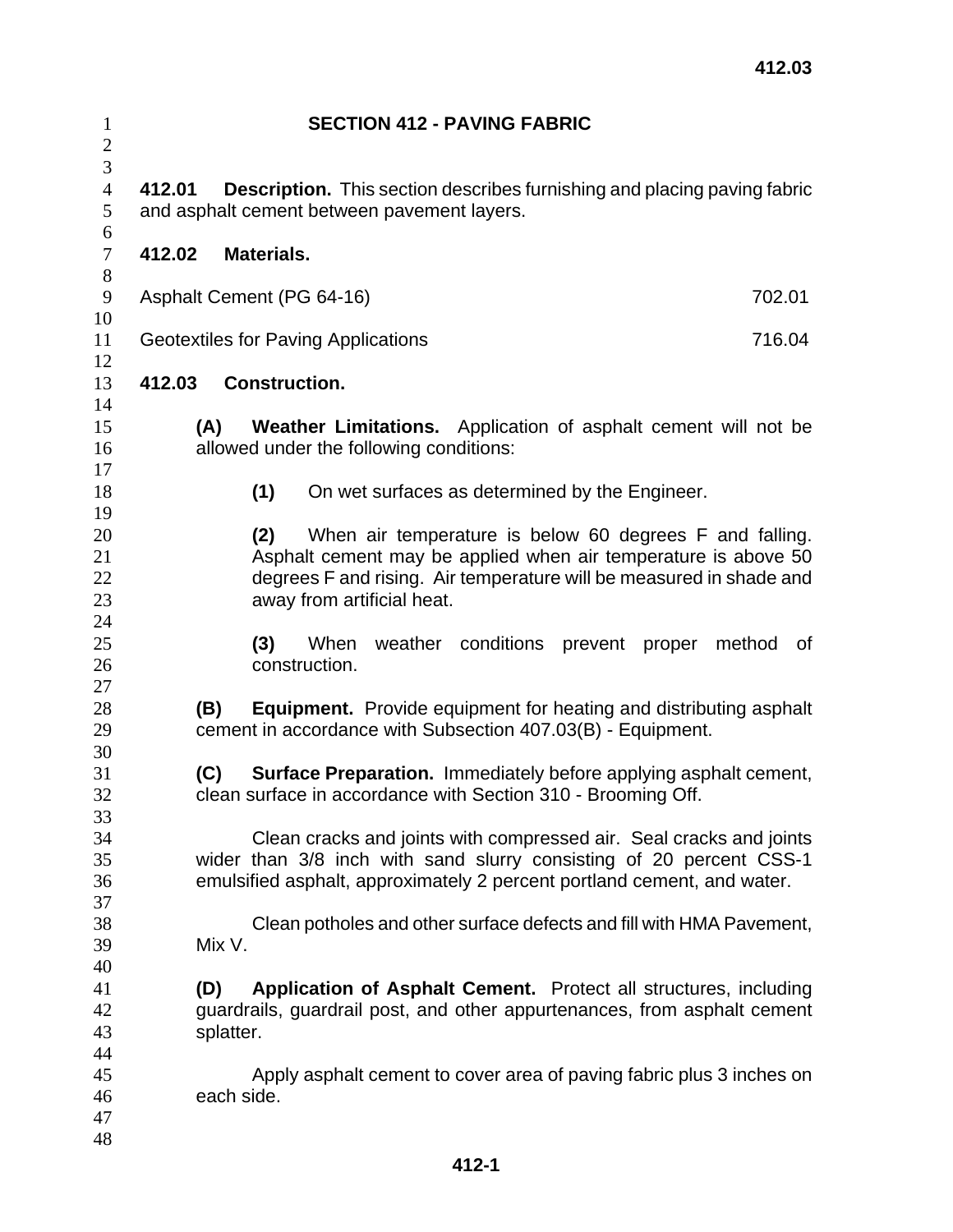**412.03** 

Limit asphalt cement application only to areas that can be immediately covered with paving fabric and that can be paved on same day. Do not allow asphalt cement to chill, set up, dry, or otherwise impair placement of paving fabric. 

Apply asphalt cement at rate of 0.25 gallon asphalt per square yard, or as recommended by paving fabric manufacturer. Temperature of asphalt cement at time of spraying shall be between 290 degrees F and 325 degrees F.

- **(E) Paving Fabric Placement.** Before asphalt cement has cooled and lost its tackiness, place fabric onto asphalt cement, with heat-bonded side up and with minimum wrinkling or folding.
- Slit, lay flat, and tack all wrinkles or folds, or both, 1/2 inch or more in height. Broom or roll paving fabric to remove air bubbles and maximize fabric contact with pavement surface.

Overlap fabric 6 inches at joints. Do not lap joint with more than two layers of fabric. Shingle transverse joints in direction of paving. Apply asphalt cement to fabric joints at rate of 0.2 gallon per square yard, or as recommended by paving fabric manufacturer.

- Construction equipment or vehicular traffic will not be allowed directly on paving fabric.
- Remove and replace damaged paving fabric at no increase in contract price or contract time.
- **(F) Paving Operation.** On same day and in areas where paving fabric was placed, construct HMA overlay in accordance with the contract documents. If asphalt cement bleeds through paving fabric prior to placement of HMA overlay, blot asphalt cement by spreading same type of HMA mixture on affected areas. Limit HMA laydown temperature to a maximum of 325 degrees F. If paving fabric is composed of polypropylene material, limit laydown temperature to a maximum of 300 degrees F.
- 

**412.04 Measurement.** The Engineer will measure paving fabric per square yard of finished fabric surface, not including overlaps, in accordance with the contract documents.

**412.05 Payment.** The Engineer will pay for the accepted paving fabric at the contract price per square yard. Payment will be full compensation for the work prescribed in this section and the contract documents.

- 
-